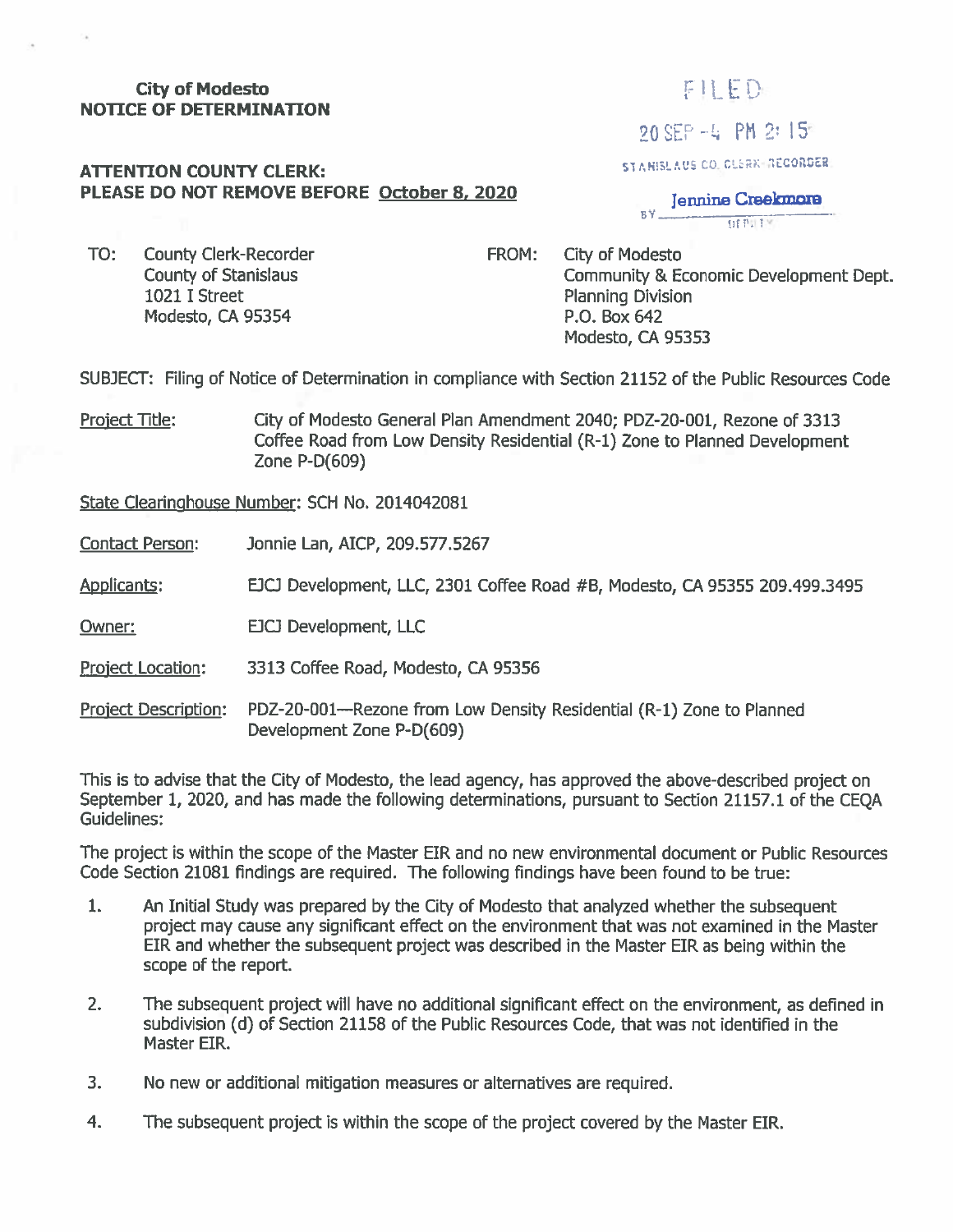- <sup>5</sup> 5. All applicable policies, requlations, and mitigation measures identified in the Master EIR have been applied to the subsequent project or otherwise made conditions of approval of the subsequent project.
- No substantial changes have occurred with respect to the circumstances under which the Master EIR was certified, and no new information, which was not known and could not have been known at the time that the Master EIR was certified as complete, has become available. **6.**

The Initial Study, Environmental Assessment No. EA/C&ED <sup>2020</sup>-05, on file at the City of Modesto, Community and Economic Development Department, provides substantial evidence to support findings 1thru 6, noted above.

This is to certify that the Master EIR is available to the general public at:

City of Modesto, Community & Economic Development Department, Planning Division, 1010 Tenth Street, Modesto, CA <sup>95354</sup>

Date: September 3, 2020 Title: Associate Planner<br>Jonnie J. Lan, AICP, City of Modesto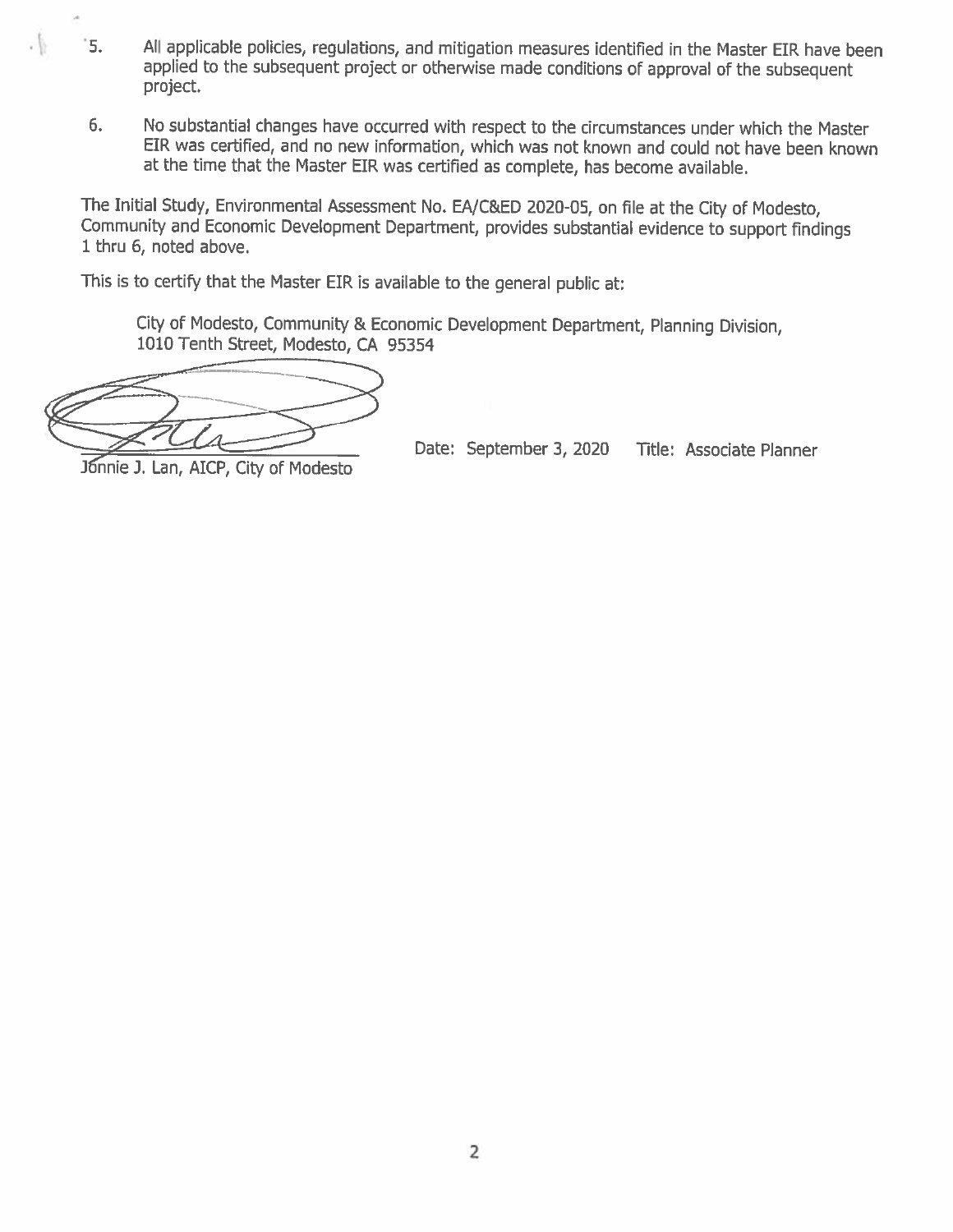|                                                                                                                                                                                     |                                         | <b>Print</b>                   |                                                          | <b>StartOver</b>                      | Finalize&Email                      |  |
|-------------------------------------------------------------------------------------------------------------------------------------------------------------------------------------|-----------------------------------------|--------------------------------|----------------------------------------------------------|---------------------------------------|-------------------------------------|--|
|                                                                                                                                                                                     |                                         | <b>RECEIPT NUMBER:</b>         |                                                          |                                       |                                     |  |
|                                                                                                                                                                                     |                                         | $50 -$                         | 09/04/2020<br>$-115$                                     |                                       |                                     |  |
| SEE INSTRUCTIONS ON REVERSE. TYPE OR PRINT CLEARLY.                                                                                                                                 |                                         |                                | STATE CLEARINGHOUSE NUMBER (If applicable)<br>2014042081 |                                       |                                     |  |
| <b>LEAD AGENCY</b>                                                                                                                                                                  | <b>LEADAGENCY EMAIL</b>                 |                                |                                                          | <b>DATE</b>                           |                                     |  |
| City of Modesto, Community & Economic Development Dept., Planning Division                                                                                                          |                                         |                                |                                                          | 09/04/2020                            |                                     |  |
| <b>COUNTY/STATE AGENCY OF FILING</b>                                                                                                                                                |                                         |                                |                                                          |                                       | <b>DOCUMENT NUMBER</b>              |  |
| <b>Stanislaus</b><br>▼                                                                                                                                                              |                                         |                                | 2020-115                                                 |                                       |                                     |  |
| PROJECT APPLICANT NAME<br><b>EJCJ Development, LLC</b>                                                                                                                              |                                         | <b>PROJECT APPLICANT EMAIL</b> |                                                          | <b>PHONE NUMBER</b><br>(209) 499-3495 |                                     |  |
| PROJECT APPLICANT ADDRESS                                                                                                                                                           | <b>CITY</b>                             | <b>STATE</b>                   |                                                          | <b>ZIP CODE</b>                       |                                     |  |
| 2301 Coffee Road #B                                                                                                                                                                 | Modesto                                 | СA                             |                                                          | 95355                                 |                                     |  |
|                                                                                                                                                                                     |                                         |                                |                                                          |                                       |                                     |  |
| Local Public Agency<br><b>School District</b>                                                                                                                                       | <b>Other Special District</b>           |                                | <b>State Agency</b>                                      |                                       | $\boxed{\checkmark}$ Private Entity |  |
|                                                                                                                                                                                     |                                         | \$3,343.25                     |                                                          |                                       |                                     |  |
| Environmental Impact Report (EIR)<br>Mitigated/Negative Declaration (MND)(ND)<br>1 I                                                                                                |                                         | \$2,406.75                     |                                                          |                                       | 0.00<br>0.00                        |  |
| PROJECT APPLICANT (Check appropriate box)<br><b>CHECK APPLICABLE FEES:</b><br>Certified Regulatory Program (CRP) document - payment due directly to CDFW                            |                                         | \$1,136.50                     |                                                          |                                       |                                     |  |
| $\Box$ Exempt from fee<br>$\Box$ Notice of Exemption (attach)<br>$\Box$ CDFW No Effect Determination (attach)<br>☑ Fee previously paid (attach previously issued cash receipt copy) |                                         |                                |                                                          |                                       | 0.00                                |  |
| □ Water Right Application or Petition Fee (State Water Resources Control Board only)                                                                                                |                                         | \$850.00                       |                                                          |                                       | 0.00                                |  |
| ☑ County documentary handling fee                                                                                                                                                   |                                         |                                | \$                                                       |                                       | 57.00                               |  |
| $\Box$ Other                                                                                                                                                                        |                                         |                                | S                                                        |                                       |                                     |  |
| $\Box$ Other<br>$\square$ Check<br>$\Box$ Cash<br>$\Box$ Credit                                                                                                                     |                                         | <b>TOTAL RECEIVED</b>          |                                                          |                                       | 57.00                               |  |
|                                                                                                                                                                                     | AGENCY OF FILING PRINTED NAME AND TITLE |                                |                                                          |                                       |                                     |  |
| <b>PAYMENT METHOD:</b><br><b>SIGNATURE</b>                                                                                                                                          | Jennine Creekmore, Deputy Clerk         |                                |                                                          |                                       |                                     |  |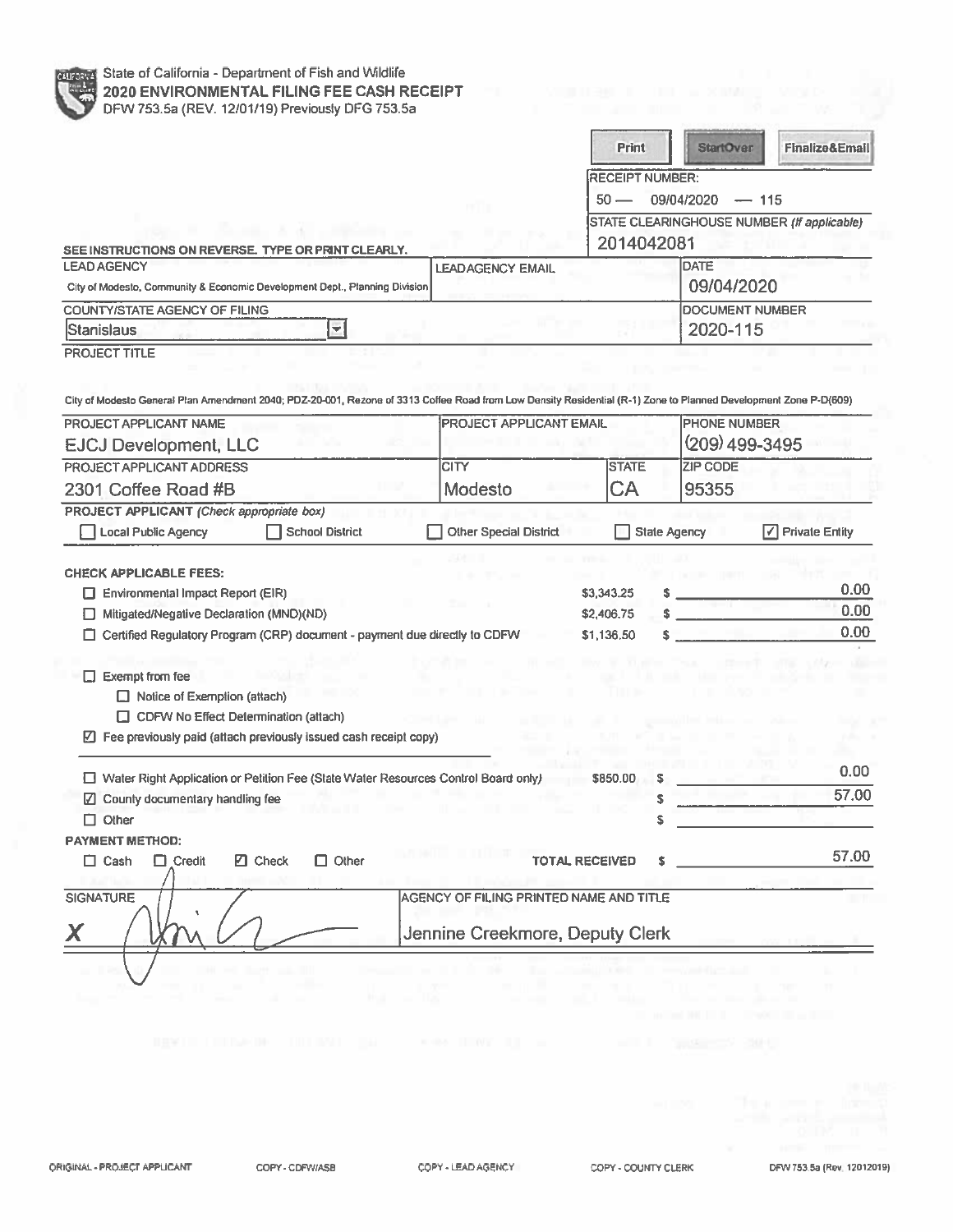

#### **NOTICE**

Each project applicant shall remit to the county clerk the environmental fiting fee before or at the time of filing a Notice of Determination (Pub,<br>Pescures Code & 21152: Fish & G. Code & 711.4, subdivision (d): Code Regal **Resources Code, § 21152; Fish**Resources Code, § 21152; Fish & G. Code, § 711.4, subdivision (d); Cal. Code Regs., tit. 14, § 753.5). Without the appropriate fee, statutory or<br>categorical exemption, or a valid No Effect Determination issued by the Calif **is not operative, vested, or final, and shall not be accepted by the county clerk.**

### **COUNTY DOCUMENTARY HANDLING FEE**

The county clerk may charge a documentary handling fee of fifty dollars (\$50) per filing in addition to the environmental filing fee (Fish & G. Code, §<br>711.4, subd. (e): Cal. Code Regs. tit. 14, 8,753.5, subd. (g)(1)). A c **711.4, subd. (e); Cal. Code Regs. , tit. 14, § 753.5, subd. (g)(1)). <sup>A</sup>**711.4, subd. (e); Cal. Code Regs., tit. 14, § 753.5, subd. (g)(1)). A county board of supervisors shall have the authority to increase or decrease the fee<br>or charge, that is otherwise authorized to be levied by another pro any product or service or the cost of enforcing any regulation for which the fee or charge is levied (Gov. Code, § 54985, subd. (a)).<br>

#### **COLLECTION PROCEDURES FOR COUNTY GOVERNMENTS**

**Filing Notice of Determination (NOD):**

- **Collect environmental filing cash receipt** *(Do not collect fee if project applicant presents <sup>a</sup> No Effect* Collect environmental filing fee <u>or </u>copy of previously issued cash receipt. (Do not collect fee if project applicant presents a No Effect<br>Determination signed by CDFW. An additional fee is required for each separate envi *separate environmental document Checks should be made payable to the county. )*
- $\Box$ **Issue cash receipt to**
- $\Box$ Attach copy of cash receipt and, if applicable, previously issued cash receipt, to NOD.
- Attach copy of cash receipt and, if applicable, previously issued cash receipt, to NOD.<br>Mail filing fees for CRP document to CDFW prior to filing the NOD or equivalent final<br>CBP should request receipt from CDFW to show pro п Mail filing fees for CRP document to CDFW prior to filing the NOD or equivalent final approval (Cal. Code Regs. Tit. 14, § 753.5 (b)(5)). The<br>CRP should request receipt from CDFW to show proof of payment for filing the NOD  $CRP$  should request receipt from CDFW to show proof of payment for filing the NOI<br>below made attention to the Cash Receipts Unit of the Accounting Services Branch.<br>.

#### **If the project applicant presents <sup>a</sup> No Effect Determination signed by CDFW, also:**

**Attach No Effect Determination to NOD** *(no environmental filing fee is due).*

Filing Notice of Exemption (NOE) (Statutorily or categorically exempt project (Cal. Code Regs., til. 14, §§ 15260-15285, 15300-15333))<br>El alterio cach receipt to project applicant

- **Issue cash receipt to project applicant,**
- $\Box$ **Attach copy of cash receipt to NOE** *(no environmental filing fee is due).*

Within 30 days after the end of each month in which the environmental filing fees are collected, each county shall summarize and record the<br>concurt collected on the monthly State of California Form No. CA25 (TC31) and remi amount collected on the monthly State of California Form No. CA25 (TC31) and remit the amount collected to the State Treasurer. Identify the<br>remittance on Form No. CA25 as "Environmental Document Filing Fees" per Fish and **remittance on Form No. CA25 as "Environmental Document Filing Fees" per Fish and Game Code section 711.4.**

**The county clerk shall mail the following documents to CDFW on <sup>a</sup> monthly basis:**

- *s* **<sup>A</sup>**
- **photocopy of the monthly State of California Form No. CA25 (TC31)** *s* **CDFW/ASB**
- **copies of all cash receipts (including aM voided receipts)** *\**
- **<sup>A</sup> copy of all CDFW No Effect Determinations filed in lieu of fee payment** *s* **<sup>A</sup>**
- ✓ A copy of all NODs filed with the county during the preceding month<br>✓ A list of the name, address and telephone number of all project applicants for which an NOD has been filed. If this information is contained on<br>The *s*the cash receipt filed with CDFW under California Code of Regulations, title 14, section 753.5, subdivision (e)(6), no additional information is<br>required. **required.**

#### **DOCUMENT RETENTION**

The county shall retain two copies of the cash receipt (for lead agency and county clerk) and a copy of all documents described above for at least 12<br>months **months.**

#### **RECEIPT NUMBER**

- # The first two digits automatically populate by making the appropriate selection in the County/State Agency of Filing drop down menu.<br># The next eight digits automatically populate when a date is entered.
- **The next eight digits automatically populate when**
- # The next eight digits automatically populate when a date is entered.<br># The last three digits correspond with the sequential order of issuance for each calendar year. For example, the first receipt number issued<br>- on Janu on January 1 should end in 001. If a county issued 252 receipts for the year ending on December 31, the last receipt number should end in<br>252. CDEM recommends that counties and state anoncies 1) save a local copy of this f 252. CDFW recommends that counties and state agencies 1) save a local copy of this form, and 2) track receipt numbers on a spreadsheet<br>tabbed by month to ensure accuracy. **tabbed by month to ensure accuracy.**

### **DO NOT COMBINE THE ENVIRONMENTAL FEES WITH THE STATE SHARE OF FISH AND WILDLIFE FEES.**

**Mail to: California Department of Fish and Wildlife Accounting Services BranchP.O. Box <sup>944209</sup>Sacramento, California 94244-2090**